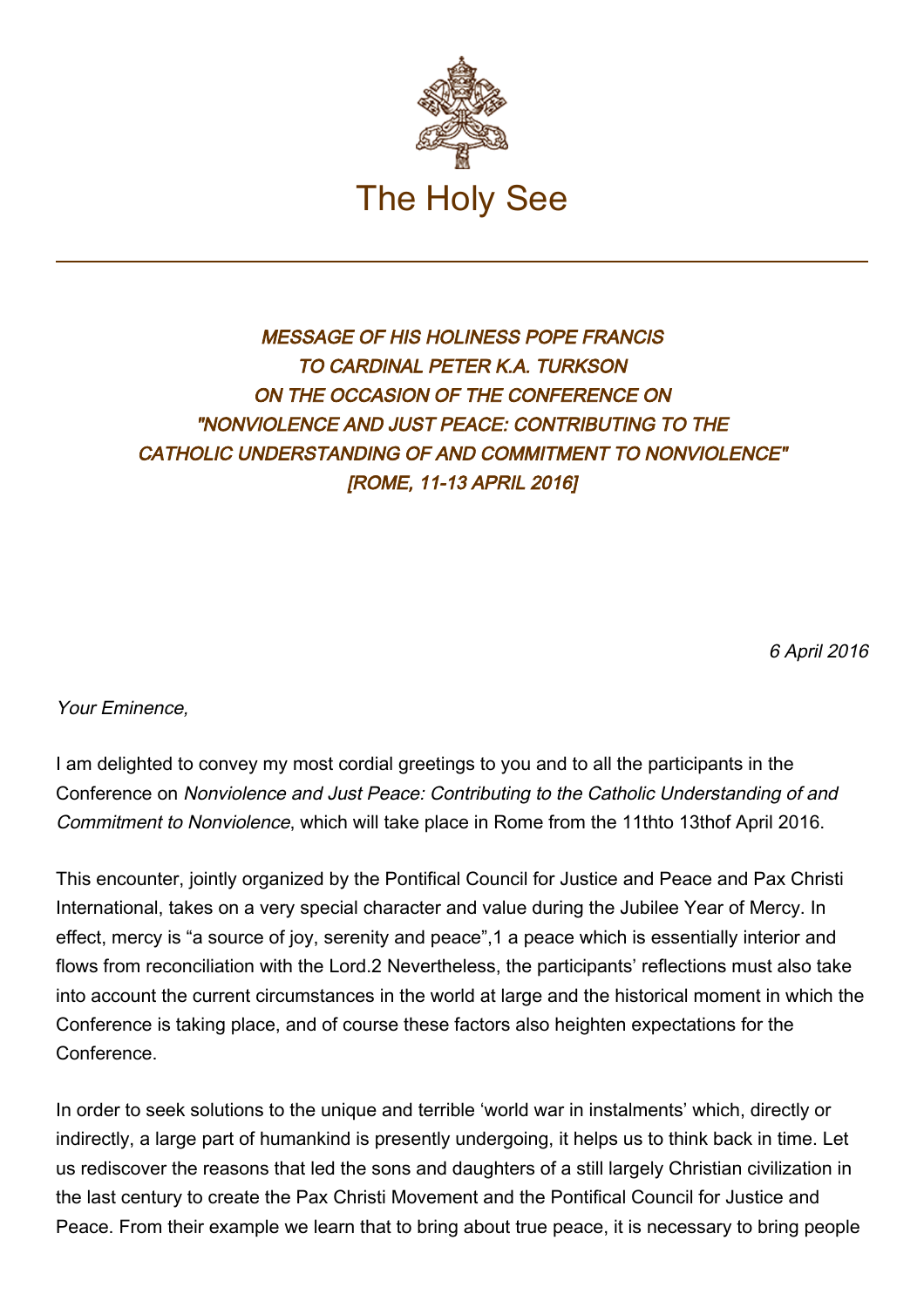together concretely so as to reconcile peoples and groups with opposing ideological positions. It is also necessary to work together for what persons, families, peoples and nations feel is their right, namely, to participate on a social, political and economic level in the goods of the modern world.3 Further, the "unceasing effort on the part of that higher creative imagination which we call diplomacy"4 must be continuously nourished; and justice in a globalized world, which is "order in freedom and conscious duty",5 must constantly be promoted. In a word, humanity needs to refurbish all the best available tools to help the men and women of today to fulfil their aspirations for justice and peace.

Accordingly, your thoughts on revitalising the tools of non-violence, and of active non-violence in particular, will be a needed and positive contribution. This is what as participants in the Rome Conference you propose to do. In this message I would like to remind you of some further points which are especially of concern to me.

The basic premise is that the ultimate and most deeply worthy goal of human beings and of the human community is the abolition of war.6 In this vein, we recall that the only explicit condemnation issued by the Second Vatican Council was against war,7 although the Council recognized that, since war has not been eradicated from the human condition, "governments cannot be denied the right to legitimate defence once every means of peaceful settlement has been exhausted."8

Another cornerstone is to recognize that "conflict cannot be ignored or concealed. It has to be faced."9 Of course, the purpose is not to remain trapped within a framework of conflict, thus losing our overall perspective and our sense of the profound unity of reality.10 Rather, we must accept and tackle conflict so as to resolve it and transform it into a link in that new process which "peacemakers" initiate.11

As Christians, we also know that it is only by considering our peers as brothers and sisters that we will overcome wars and conflicts. The Church tirelessly repeats that this is true not merely at an individual level but also at the level of peoples and nations, for it truly regards the International Community as the "Family of Nations". That is why, in this year's [Message for the World Day of](http://w2.vatican.va/content/francesco/en/messages/peace/documents/papa-francesco_20151208_messaggio-xlix-giornata-mondiale-pace-2016.html) [Peace](http://w2.vatican.va/content/francesco/en/messages/peace/documents/papa-francesco_20151208_messaggio-xlix-giornata-mondiale-pace-2016.html), I made an appeal to States' leaders to renew "their relations with other peoples and to enable their real participation and inclusion in the life of the international community, in order to ensure fraternity within the family of nations as well."12

Furthermore, we know as Christians that, in order to make this happen, the greatest obstacle to be removed is the wall of indifference. Recent history justifies using the word 'wall' not in a figurative sense alone, for unhappily it is an all too tangible reality. This phenomenon of indifference touches not only our fellow human beings but also the natural environment, with often disastrous consequences in terms of security and social peace.13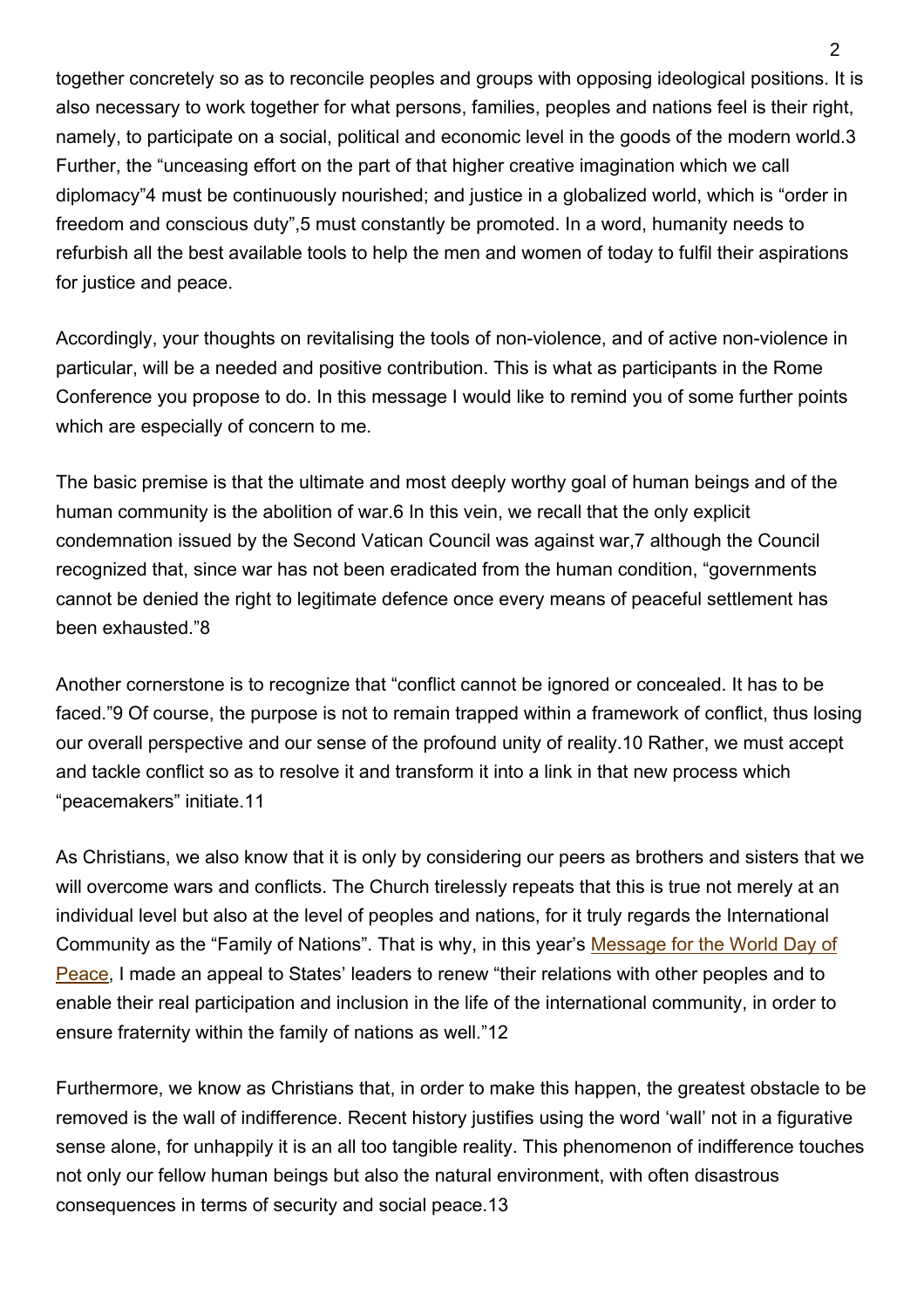Nevertheless, we can succeed in overcoming indifference –but only if, in imitation of the Father, we are able to show mercy. Such mercy is so to speak 'political' because it is expressed in solidarity, which is the moral and social attitude that responds best to the awareness of the scourges of our time and of the inter-dependence of life at its different levels – the connections between an individual life, the family, and the local and global community.14

In our complex and violent world, it is truly a formidable undertaking to work for peace by living the practice of non-violence! Equally daunting is the aim of achieving full disarmament "by reaching people's very souls",15 building bridges, fighting fear and pursuing open and sincere dialogue. The practice of dialogue is in fact difficult. We must be prepared forgive and take. We must not assume that the others are wrong. Instead, accepting our differences and remaining true to our positions, we must seek the good of all; and, after having finally found agreement, we must firmly maintain it.16

We can joyfully anticipate an abundance of cultural differences and varied life experiences among the participants in the Rome Conference, and these will only enhance the exchanges and contribute to there new al of the active witness of non-violence as a "weapon" to achieve peace.

Finally, I would like to invite all those present to support two requests I addressed to governmental authorities in this Jubilee Year: to abolish the death penalty where it is still in force, and to consider the possibility of an amnesty; and to forgive or manage in a sustainable way the international debt of the poorer nations.17

I warmly wish Your Eminence and all the participants fruitful and successful labours, and I extend to you all my Apostolic Blessing.

## **FRANCISCUS**

 $\overline{\phantom{a}}$  , where  $\overline{\phantom{a}}$  , where  $\overline{\phantom{a}}$  , where  $\overline{\phantom{a}}$  ,  $\overline{\phantom{a}}$  ,  $\overline{\phantom{a}}$  ,  $\overline{\phantom{a}}$  ,  $\overline{\phantom{a}}$  ,  $\overline{\phantom{a}}$  ,  $\overline{\phantom{a}}$  ,  $\overline{\phantom{a}}$  ,  $\overline{\phantom{a}}$  ,  $\overline{\phantom{a}}$  ,  $\overline{\phantom{a}}$  ,  $\overline{\phantom$ 

2 Ibid., n. 17.

3 [Gaudium et spes](http://www.vatican.va/archive/hist_councils/ii_vatican_council/documents/vat-ii_const_19651207_gaudium-et-spes_en.html), n. 9.

4 Pope Paul VI, Message for the celebration of the day of peace 1976, The real weapons of peace.

5 Ibid.

<sup>1</sup> [Misericordiae vultus](http://w2.vatican.va/content/francesco/en/bulls/documents/papa-francesco_bolla_20150411_misericordiae-vultus.html), n. 2.